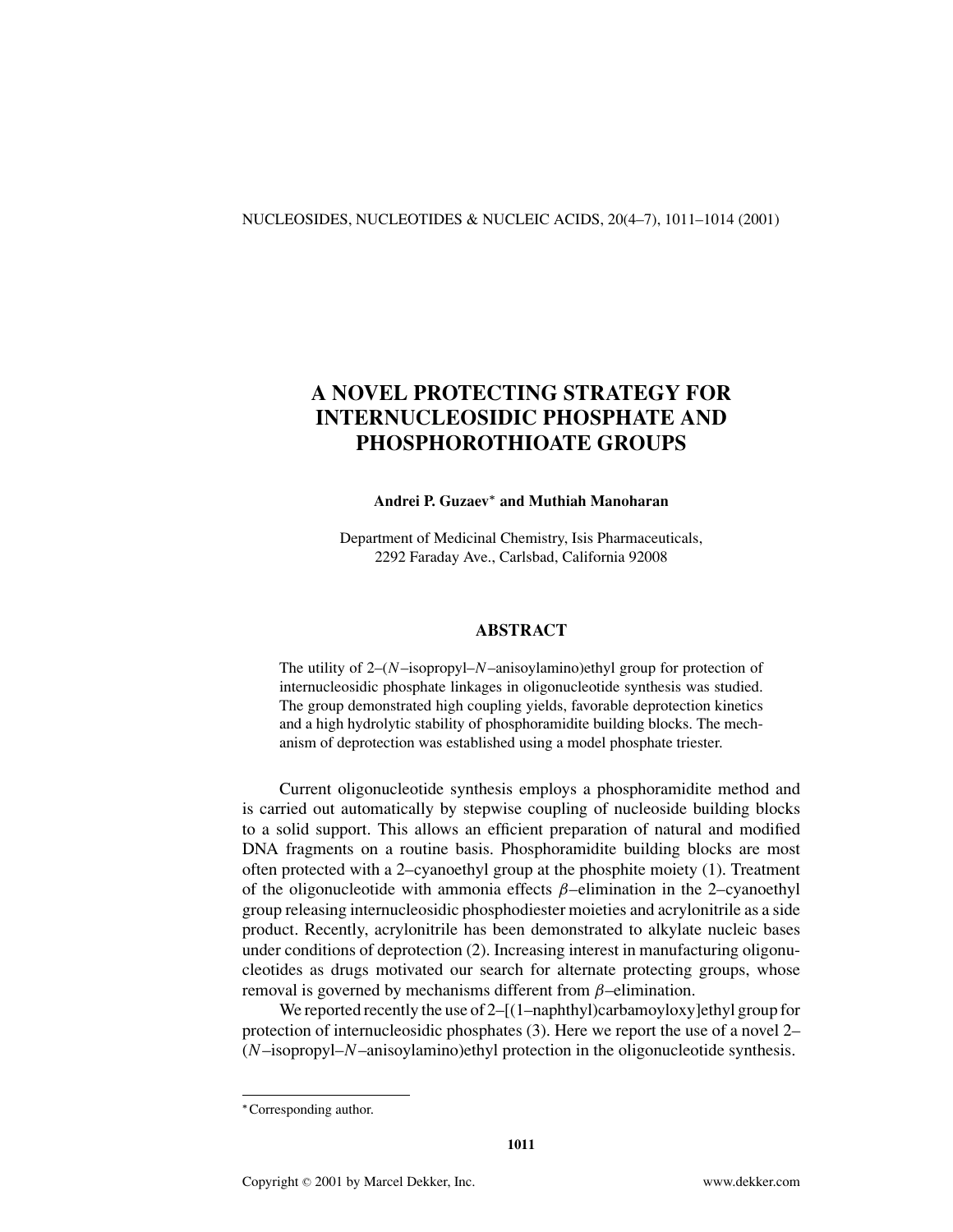

*Figure 1.* Synthesis of phosphoramidite building blocks **8**–**12**.

For the preparation of novel phosphoramidite building blocks,**1** was converted to a bisamidite **2**, which was isolated as a crystalline compound on silica gel. Nucleosides  $3-7$  were treated with 2 in the presence of  $1H$ –tetrazole to give **8**–**12** (Fig. 1). These were isolated by column chromatography in 75–89% yield and characterized. The phosphoramidites **8**–**12** were stable compounds whose shelf life exceeded 9 months. Moreover, as measured by  ${}^{31}P$  NMR, the half-life of disappearance of **8** in 95% aqueous MeCN was 73 h, which indicated its high hydrolytic stability.

Next, the removal of the proposed protecting group (PG) was studied. Model compounds, **13**–**15**, were synthesized either on a solid support (**13** and **14**) or in solution (15, Fig. 2). Half-lives of deprotection of **13** and **14** under various conditions were measured by a gel phase 31P NMR. In phosphite triester **13**, the PG was indefinitely stable in MeCN. In contrast, it was rapidly removed from phosphate triester **14** ( $\tau_{1/2} = 50$  min in MeCN). In a similar manner, a model T<sub>15</sub> phosphorothioate was assembled on a polystyrene solid support (20  $\mu$ mol) using phosphoramidite **8**. As revealed by 31P NMR in gel phase, the PG was removed to *ca*. 90% extent when the synthesis of the oligonucleotide was complete.

Apparently, the extent of deprotection of the oligonucleotide attached to a solid support should depend on the duration of the synthesis and hence on the synthetic



*Figure 2a.* Structures of model compounds **13**–**15**.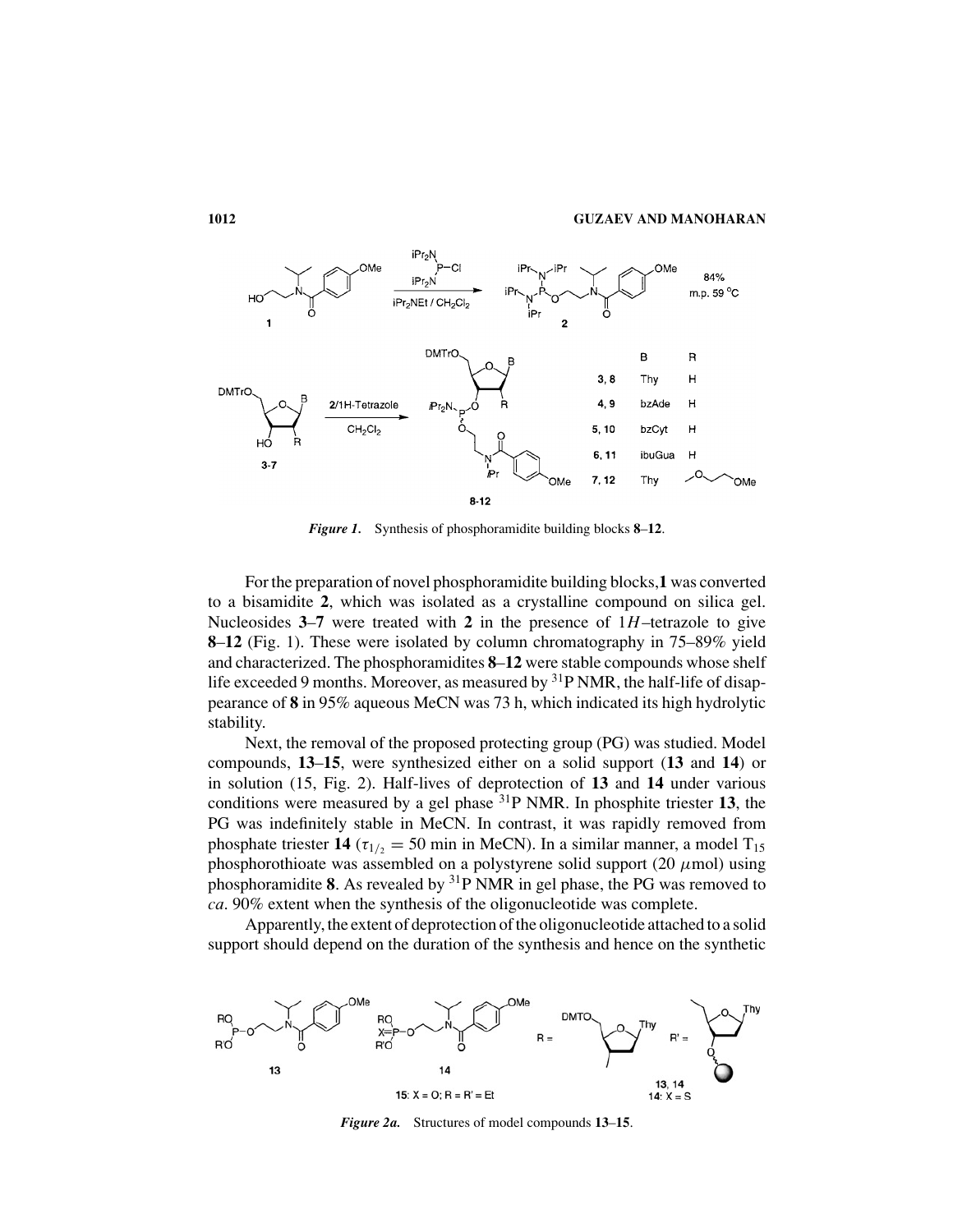

*Figure 2b.* The fate of **15** under neutral and basic aqueous conditions.

scale employed. On a small scale, the synthesized oligonucleotide remains largely protected. In this case, the remaining protecting groups are removed at the final deprotection step. In order to illustrate the deprotection mechanism under neutral and basic aqueous conditions, the fate of **15**was next studied (Fig. 2). The products, **1** and **19**–**23**, formed from**15** do not react with nucleic bases. To confirm this, mixtures of **15** (10 equiv) and each of the 5 –DMTr protected nucleosides (dA, dC, dG, and T; 1 equiv) were treated with ammonium hydroxide. As demonstrated by HPLC, each of the nucleosides remain unchanged for at least 48 h at 55◦C.

It is known that nucleoside phosphoramidites efficiently and selectively couple at the 5 –position of solid support-bound oligonucleotides with deprotected backbone (4). Phosphoramidites **8**–**12** were used for preparation of oligodeoxynucleotides and their phosphorothioate and 2 –*O*–(2–methoxyethyl) analogs, **24**–**30**, on 1 to 150  $\mu$ mol scale (Table). In agreement with previous observations (7), **8–12** were capable of an efficient chain elongation. Analysis of the deprotection mixtures revealed no apparent modifications of nucleic bases or oligonucleotide backbone. The yields of isolated oligonucleotides were similar to those obtained with the standard 2–cyanoethyl phosphoramidites.

| Sequence $(5' \rightarrow 3')$<br><b>Backbone</b><br>Compound<br>Target<br>GCC CAA GCT GGC ATC CGT CA<br>$P=O$<br>24<br>TCC CGC CTG TGA CAT GCA TT<br>25<br>$P=O$<br>Human $C$ -raf<br>GCC CAA GCT GGC ATC CGT CA<br>26<br>$P = S$<br>TCC CGC CTG TGA CAT GCA TT<br>27<br>$P = S$<br>Human C-raf<br>Mouse C-raf<br>ATG CAT TCT GCC CCC AAG GA<br>28<br>$P = S$<br>AGC TTC TTT GCA CAT GTA AA<br>29<br>$P = S$<br>$(T^*T^*T^*)_6 T^*T^{*^a}$<br>30<br>$P = S$ |  |              |
|--------------------------------------------------------------------------------------------------------------------------------------------------------------------------------------------------------------------------------------------------------------------------------------------------------------------------------------------------------------------------------------------------------------------------------------------------------------|--|--------------|
|                                                                                                                                                                                                                                                                                                                                                                                                                                                              |  |              |
|                                                                                                                                                                                                                                                                                                                                                                                                                                                              |  | Human ICAM-1 |
|                                                                                                                                                                                                                                                                                                                                                                                                                                                              |  |              |
|                                                                                                                                                                                                                                                                                                                                                                                                                                                              |  | Human ICAM-1 |
|                                                                                                                                                                                                                                                                                                                                                                                                                                                              |  |              |
|                                                                                                                                                                                                                                                                                                                                                                                                                                                              |  |              |
|                                                                                                                                                                                                                                                                                                                                                                                                                                                              |  | Human MDM-2  |
|                                                                                                                                                                                                                                                                                                                                                                                                                                                              |  |              |

*Table 1.* Oligonucleotides **24**–**30** Synthesized with the Aid of **8**–**12**

a. T<sup>∗</sup> stands for 2 –*O*–(2–methoxyethyl)–5–methyluridine residue.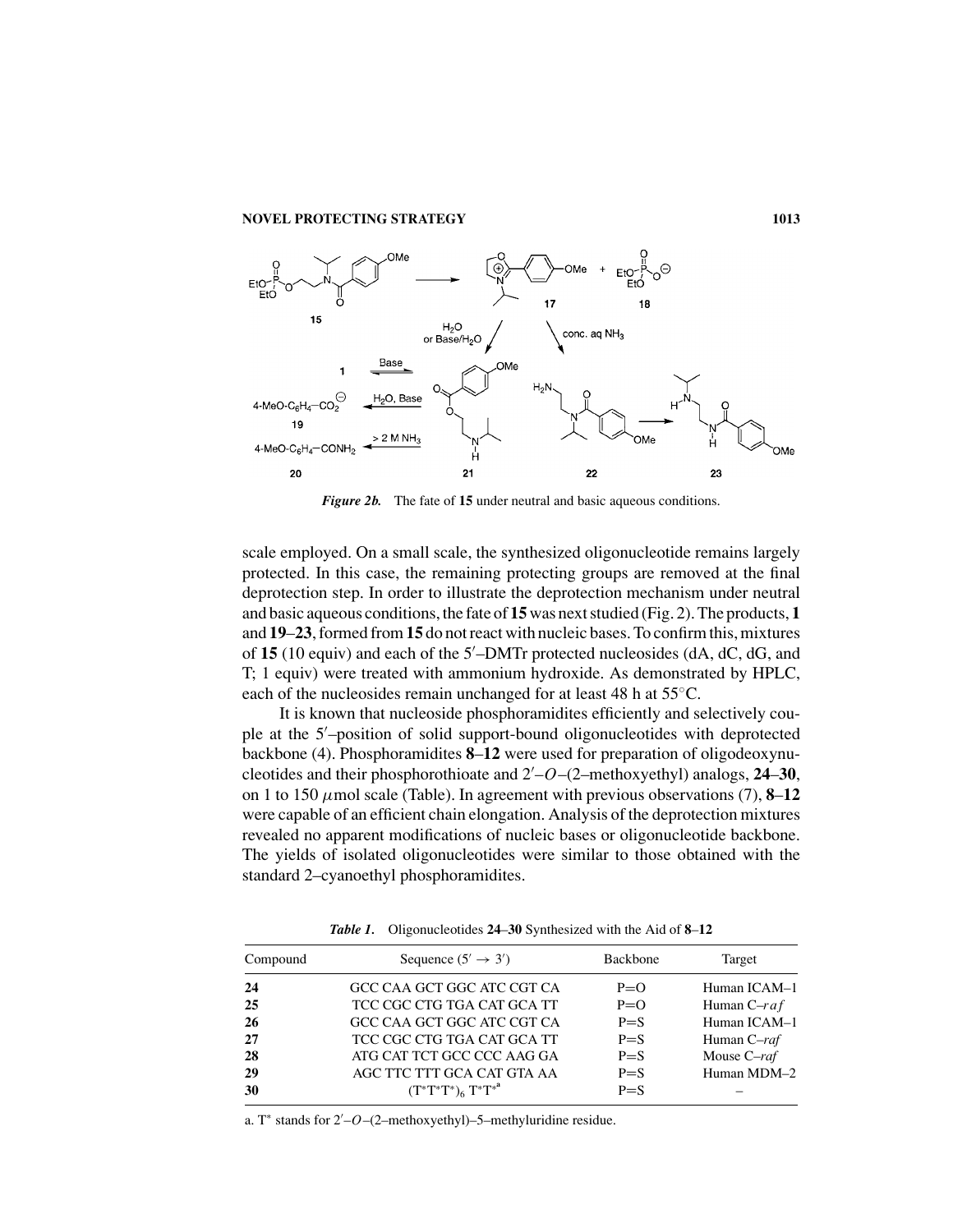## **1014 GUZAEV AND MANOHARAN**

In conclusion, the 2–(*N*–isopropyl–*N*–anisoylamino)ethyl is a novel, convenient phosphodiester protecting group. It is quantitatively removed either on solid support by treatment with a polar organic solvent or under standard deprotection conditions.

# **REFERENCES**

- 1. Sinha, N. D.; Biernat, J.; McManus, J.; Köster, H. Nucleic Acids Res. 1984, 12, 4539– 4557.
- 2. Wilk, A.; Grajkowski, A.; Phillips, L. R.; Beaucage, S. L. *J. Org. Chem.* **1999**, *64*, 7515–7522.
- 3. Guzaev, A. P.; Manoharan, M. *Tetrahedron Lett.* **2000**, *41*, 5623–5626.
- 4. Caruthers, M. H.; Kierzek, R.; Tang, J. Y. In Biophosphates and their Analogues Synthesis, Metabolism and Activity; Bruzik, K. S.; Stec, W. J. Eds.; Elsevier: Amsterdam, 1987; pp. 3–21.